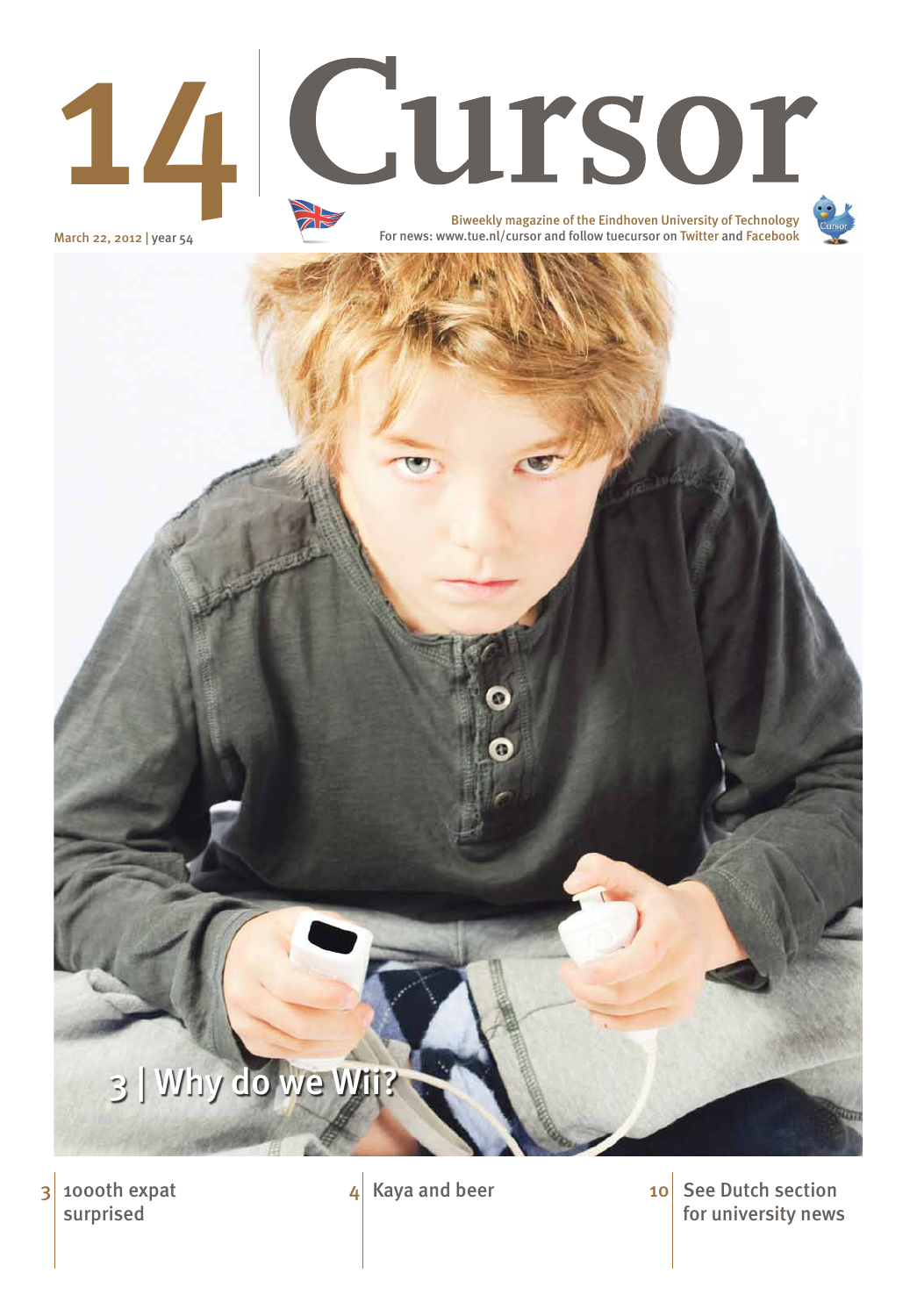#### **Da Vinci Code**

Finally: Soon, science will be freed from cheats, thieves, storytellers and other evildoers. Transparency will sweep over the world of academia like never before. And it's all thanks to the Da Vinci Code, as I decided to dub the oath for good-behavior for scientists that was thought up by VSNU chairman Sijbold Noorda. The title ties in nicely with the existing Hippocratic Oath taken by physicians and healthcare professionals in the world of medicine. And since Da Vinci - who wasn't half bad as a painter, either - is pretty much regarded as the

godfather of modern science, we're covering all fields of research by using his name. Now let's hope Dan Brown won't be starting any trouble. Noorda expects that by taking an oath the 'Gedragscode Wetenschapsbeoefening' (code of conduct for science) will become a much bigger deal among scientists. Should someone slip up then, they'll be publicly pilloried on the website of their umbrella organization: naming and shaming! As if Diederik Stapel's tarring and feathering wasn't sufficiently off-putting.

Do we really need this public display of atonement after the eccentricities of that Tilburg charlatan? Noorda and KNAW chairman Robbert Dijkgraaf think we do. But what's it worth in a world of ever-increasing copy-paste behavior and an academic setting in which researchers come to depend more and more on means found outside the first and second flow? Am I wrong, or is this oath just a palliative?



## Rewwwind www.tue.nl/cursor

### **2** | For Starters March 22, 2012

## Colophon

**Editor in chief Han Konings**

**Executive editor**  Brigit Span

**Editorial staff** Judith van Gaal Tom Jeltes | Science **Frits van Otterdijk** Hanneke Ramakers (trainee) Norbine Schalij Nicole Testerink Monique van de Ven

> **Staff**  Herman Beijerinck Gerard Verhoogt Enith Vlooswijk

**Photography**  Rien Meulman Bart van Overbeeke

> **Cover** iStockphoto

**Translation** Annemarie van Limpt Benjamin Ruijsenaars (Vox Academici on page 3)

> **Layout** Natasha Franc

**Affiliated with**  Hoger Onderwijs Persbureau

**Editorial board** prof.dr. Cees Midden (voorzitter) prof.dr. Hans Niemantsverdriet Angela Stevens- van Gennip Thomas Reijnaerts (studentlid) Arold Roestenburg Anneliese Vermeulen-Adolfs (secretaris)

> **Address editorial office** TU/e, Laplace 0.35 5600 MB Eindhoven tel. 040 - 2474020, e-mail: cursor@tue.nl

> > **Cursor online** www.tue.nl/cursor

**Print** Janssen/Pers, Gennep

**Advertisement** Bureau Van Vliet BV tel. 023 - 5714745



My colleagues often tell me that technical sciences are harder than social ones, implying engineers are smarter and their contribution to their employers' final success is greater than that of the non-engineering staff. Well, becoming a technical specialist is a really difficult task, but an engineer is like a cook at a restaurant. Yes, guests visit the restaurant to enjoy delicious food prepared by a well-trained cook. However, before eating, they are warmly welcomed by a host who arranges a table. Then a friendly waiter whets their appetite by describing the menu and helping guests decide. Meanwhile, guests may be entertained by talented artists on stage and are aesthetically pleased by the room's creative decoration. Can we state that a guest's ultimate satisfaction depends only on the cook's skills? Not at all. The same is true for any company. Any product designed by an engineer must be promoted by PR-specialists. Its intellectual properties are defended by lawyers. HR-professionals recruit a qualified team and all expenses must be calculated by accountants. Finally, six-digit-figure sales depend on a single signature from a single person who doesn't necessarily have a background in engineering.

15 march - Prof.dr.ir. Klaas Kopina, dean of the Department of Applied Physics since 2005, will resign early on September 1 of this year. The decision has been made after deliberations with the Executive

Board, where all pros and cons were considered. In a year and a half's time, Kopinga will be given emeritus state and will stay active within the department on a part-time basis until then.

14 march - A short power failure has caused inconvenience on TU/e campus. For a short time there was no electricity, due to which alarm systems were set off, computers shut down and ICT was

having problems. As a precaution, several laboratories were evacuated. The power failure was caused by a defective cable.

12 march - International students studying in the Netherlands will have to work more in order to be entitled to a student grant. State Secretary Zijlstra will be tightening the rules

starting from the next academic year. EEA-students are currently entitled to a student grant if they work at least eight hours a week. Zijlstra wants to change that to fourteen hours.

8 march – State secretary Halbe Zijlstra of Education, Culture and Science (OCW), recently visited TU/e on a short working visit. He was updated on the Bachelor College

that is to start in September of this year. He also made a tour past Strategic Areas Health and Smart Mobility.

#### **Dean of TN Kopinga resigns early**

#### **Short power failure causes inconvenience on campus**

#### **Stricter rules student grant international students**

#### **TU/e updates Zijlstra during working visit**

**Our Rewwwind feature provides you with snippets of last week's news. What happened online after the previous Cursor magazine was published?**

#### **Just a talk. Beyond science**

"Oh, everything's become barred a long time ago. There's nothing left, but we're still here." Professor emeritus Henk M. Buck sighs. It's about The Case. His case, but also the scientific hoax that has been inextricably linked to TU/e ever since 1991. It's been over twenty years, a period after which even serious crimes become barred. But still, there's an icy silence, much to Buck's sorrow. The 82-year-old professor would love to clear the air. "Go beyond science, from man to man." But many of the people involved have since left TU/e. The current Executive Board and the Departmental Council of Chemical Engineering & Chemistry now have an all-new make-up, and they're not exactly the obvious bodies to talk to.

Still, it would do them honor were they to offer peace of mind before death do everyone part. Just a good talk. Beyond science. An old man can't very well be denied that, can he?

> Even if an engineer holds chauvinistic views he is advised to hide his arrogance for reasons of personal safety. Such engineers should remember that the Sun isn't kindled in a closet and an elephant has no place in an anthill, because in both cases the consequences will be far from positive.

*Sultan Imangaliyev, from Kazakhstan, is a student of Systems & Control, Department of Mechanical Engineering*

## Clmn **Engineering chauvinism**

We present to you: two views from the thirteenth floor of the Hoofdgebouw. In 1961, our photographer saw a lot of hustle and bustle at E-hoog, which was being constructed at the time to house Electrical Engineering. Since the department's establishment in 1957 until they could finally move into E-hoog in 1963, faculty and students had been working at the Paviljoen (the white low-rise in the background) and even in buildings scattered across the city. Back then, W-hal saw very few construction workers compared to today. You can tell from the drawn blinds the brand new building is in use already. In half a century's time the roof has been removed, polished up and put pack again. The five protruding floors will be the future home of Mathematics & Computer Science.

And of course, with progress comes a renaming of buildings. E-hoog has been Potentiaal since 2005, and already during its renovation people started calling W-hal by its new name: MetaForum. (NS)



#### **Construction site 1961 versus 2012**



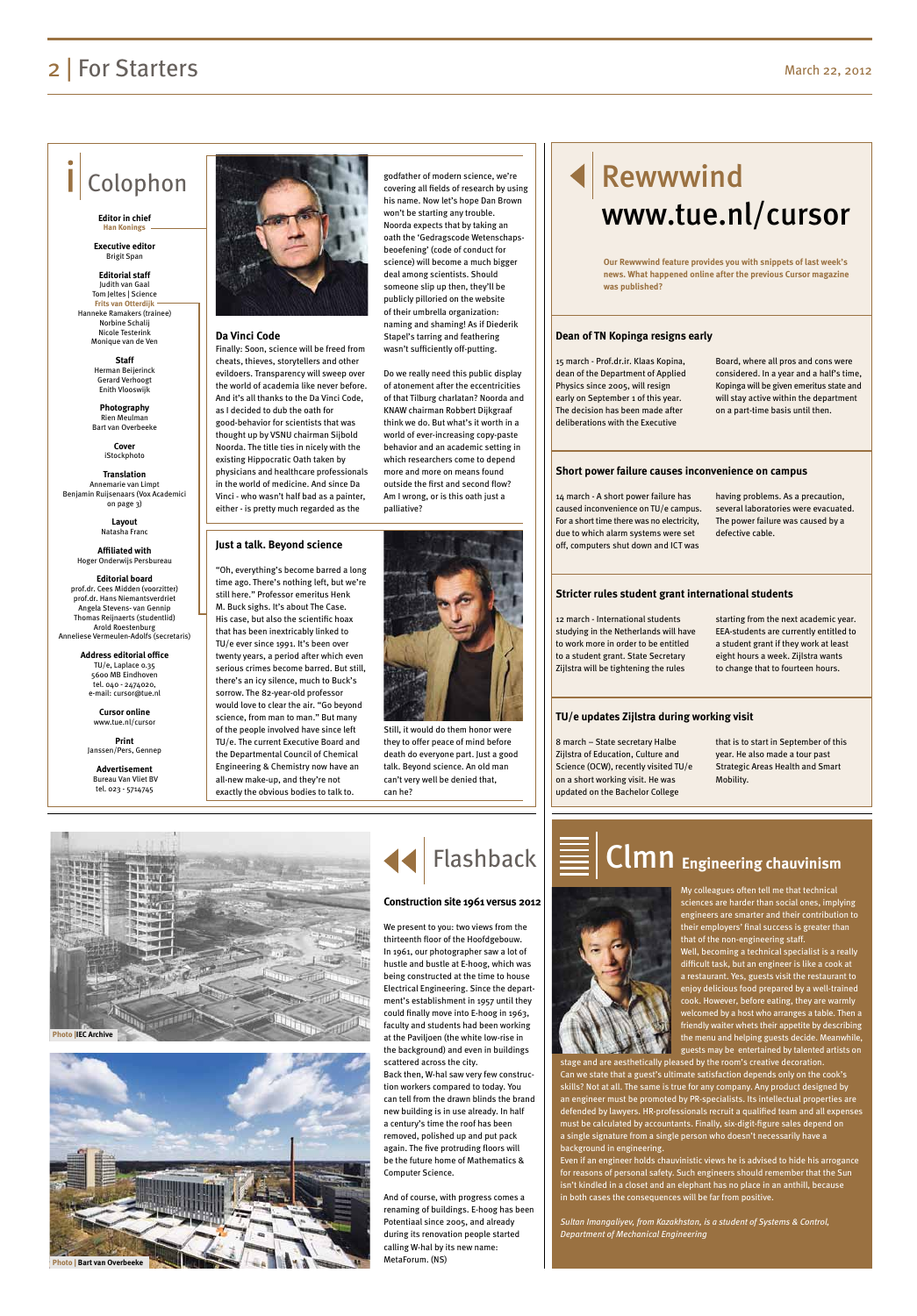## For Starters | 3

## 1000th expat surprised



Last Tuesday, March 20, the Eindhoven Expat Center welcomed their **1000th expat**. The Brazilian Tulio Charles de Oliveira Carvalho will be starting at Electrical Engineering.

The center was founded in February of 2010, with TU/e joining in January of 2011.

Apart from TU/e, there are **37 other companies** in the Eindhoven region that make use of the Expat Center's

accelerated procedures.

The past year, approximately **300 new expats** started working at TU/e.

Most expats are from China, constituting **12** percent. Germany comes in second with **8** percent, followed by Italy, India, Turkey, Belgium and Iran.

TU/e employs some **95 nationalities**. (HR)

## Why are motion-controlled computer games so successful?

**Weird dance steps, a swinging air guitar, uncontrolled movements during a tennis game. Simply in the living-room and a recipe for success for an evening of fun - the Wii, Kinect or Move computer games. Last week American researchers published an article in a leading scientific journal explaining why these games in particular are so popular. In their view, the interactive capabilities -voice recognition, infrared cameras , body scanners and motion sensorsensure that you are more involved in the game so that the sense of presence is enhanced. Still, is this really the only reason accounting for the tremendous success, or does social interaction come into it as well? And what does this mean for the gaming world, is it also important for the serious games?**

"Motion control provides more fun than the standard operating systems, I'm quite convinced of that, but definitely not because of this paper. In their conclusions they are rather simplifying things", says Wijnand IJsselsteijn,

associate professor with the Human Technology Interaction Group and leader of the Game Experience Lab. "The Americans explain the success especially with reference to the concept of 'presence', a perception of presence in the game- which is actually a very vaguely defined term. Based on our own research we can point to several aspects that may explain the popularity of these games. The main thing is really the social factor, which they have disregarded completely. You play with a group in your living-room, you regularly look silly - which is fun for others to watch. It has also turned out that people value the same game more highly when played in a group than when they play alone. Next Monday an AIO from our group -Brian Gajadhar- will defend his doctoral dissertation about social experience and gaming fun, which are indissolubly connected. In addition, 'embodiment' plays an essential role – using your whole body to control things and the feedback that this (muscle) movement has on the brain. It is quite possible that this feedback strongly affects the way in which a game is experienced. The emotion is enhanced by observing your own behavior."

"Measuring the fun factor in computer games is an art in itself. We do not only use questionnaires, as was done in the above research, but complement these with psychophysiology and behavioral measurements. How is someone seated in his chair, how hard do players squeeze a game pad, how does the heart rate change, the skin reaction, the facial expression? And when you announce that the experiment is over, and you "go and analyze data", does the subject continue the game voluntarily? The use of questionnaires alone is quite risky, for it is easy to bias a result." "One of my biggest criticisms of the American study is the methodological approach. The dependence on questionnaires, but particularly the within-subject-experimental-design. That is, they have had the same subjects play on a standard console and on a console with new motion-based control.



You don't need to be a genius to see that subjects will soon grasp the intention of the experiment, and will subsequently behave according to the expectation pattern implicit in the experiment and the questions. Moreover, the impact of the 'novelty effect' cannot be excluded in this experiment. People - including the students who have been used in the study- are impressed by new technological gadgets, find this "totally cool" - and that counts. We try to take this into account as much as possible by using trained subjects. In fact, though, such a study should be repeated once a system has been totally accepted and the novelty has worn off."

"The new gaming technology provides additional opportunities for gamers as well as for us researchers. What once

used to be unaffordable is now within easy reach. So we ourselves use a sensor chair, containing the sensors from an unscrewed Wii Balance Board. It works brilliantly and is much more robust and affordable than earlier versions. I am also involved in a study into the use of motion-controlled games during rehabilitation tracks for young people with acquired brain injuries. They benefit greatly from motion control. They enjoy making the same movements that they would otherwise have to carry out in a much more boring therapy session. Motion control has a golden future for applications like these. This means that it is very useful that we try to make gaming experience measurable in order thus to gain the maximum benefit from a game …"(NT)



Dr. Wijnand IJsselsteijn, associate professor of Human Technology Interaction Group, Department of IE&IS

**Dr. Wijnand IJsselsteijn. Archive photo | Rien Meulman**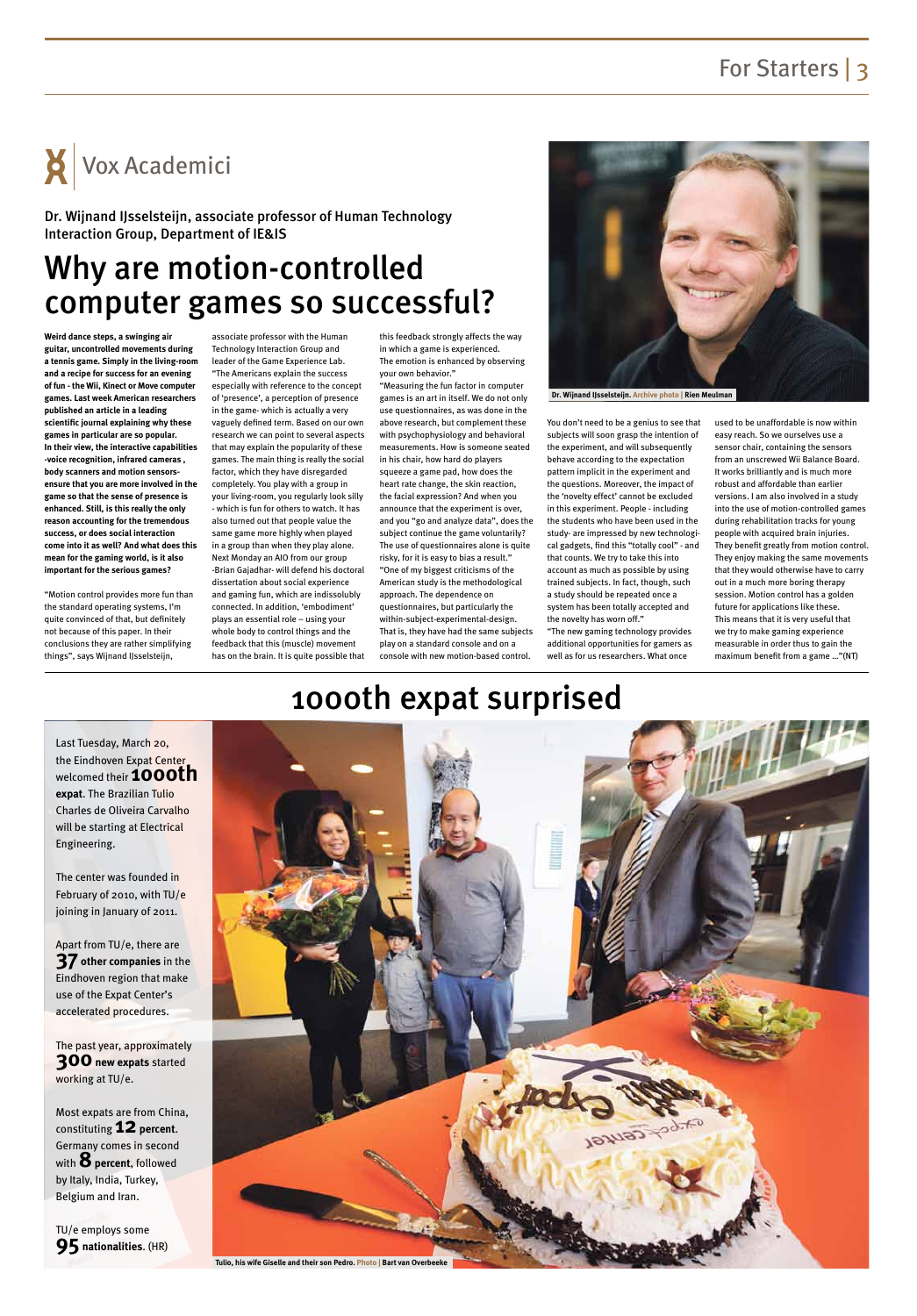**This week: Enitia Karijodinomo (22), student of Industrial Design at TU/e, and Jesse Chain (24), student of Industrial Design at the National University of Singapore. They met when Enitia was in Singapore on an exchange program; now it's the other way around, with Jesse staying in Eindhoven until July. It's a meeting renewed, with a focus on Asian food.**

"I knew I wanted to visit an Asian country during my studies. I love food and during a previous trip to Indonesia we had a stopover in Singapore, an amazing country as far as its culture and food was concerned. I wanted more of that. It seemed too good to be true to be able to combine a visit with an ID exchange project: Food meets Design." Enitia's love for Asian cuisine has recently become clear to Jesse as well. "I've had to drag tons of culinary goodies over here: dried meat, green cakes and jars and jars of kaya, of course. "That stuff's amazing", Enitia interrupts. "It's sweet jam made from coconut and eggs – that combination might sound odd but trust me, you should try it. I've almost gone through my entire stash again already." Jesse nods in agreement. "I really miss the food from home. I've tried the Dutch mash pots a few times, but there's nothing like a good curry. So now I and a few fellow exchange students usually make our own meals." Enitia and Jesse meet in the summer of 2010, when Enitia is placed in Jesse's class. Jesse: "Our university knows a very different type of education. Students are put in classes of approxi mately thirty students who work their

way through the year's curriculum as a group. Because it's fairly small-scale, we're all quite close. On top of that, our university is open pretty much 24/7 - we absolutely don't work on a 9-to-5 basis. I really had to get used to the fact that at TU/e, people think 6pm is quite late enough, time to go home. In Singapore, we work long hours a lot of the time. Our department has it all: a kitchen to prepare meals together and hammocks in case it gets really late - sleeping over is no exception." It was quite a surprise for Enitia, though. "At times, we were on campus for forty hours straight, and I learned that's not really me. Sometimes I came in early, thinking I was the first to arrive, but no: students emerged from under tables where they had spent the night on sleeping mats. Bizarre. Despite their long hours, I still think time management is more efficient in the Netherlands."

The idea of study associations is shaped quite differently in Singapore as well, the current chairman of study association LUCID noticed. "We organize at least three activities a week, ranging from study-related events to socials and parties." Jesse: "I love the informal student get-togethers they have here. We do have a student organization in Singapore, but it's much smaller and is only focused on study. There's room for improvement there, I think."



#### "I've had to drag tons of culinary goodies over here"

**TU/e: a daily home away from home for some ten thousand students and faculty. A relatively small community, its members linked on many levels - both in business and private. In 'Linked' we interview two of them about their relationship with each other and the university.**

## 4 Linked March 22, 2012

## Fries and